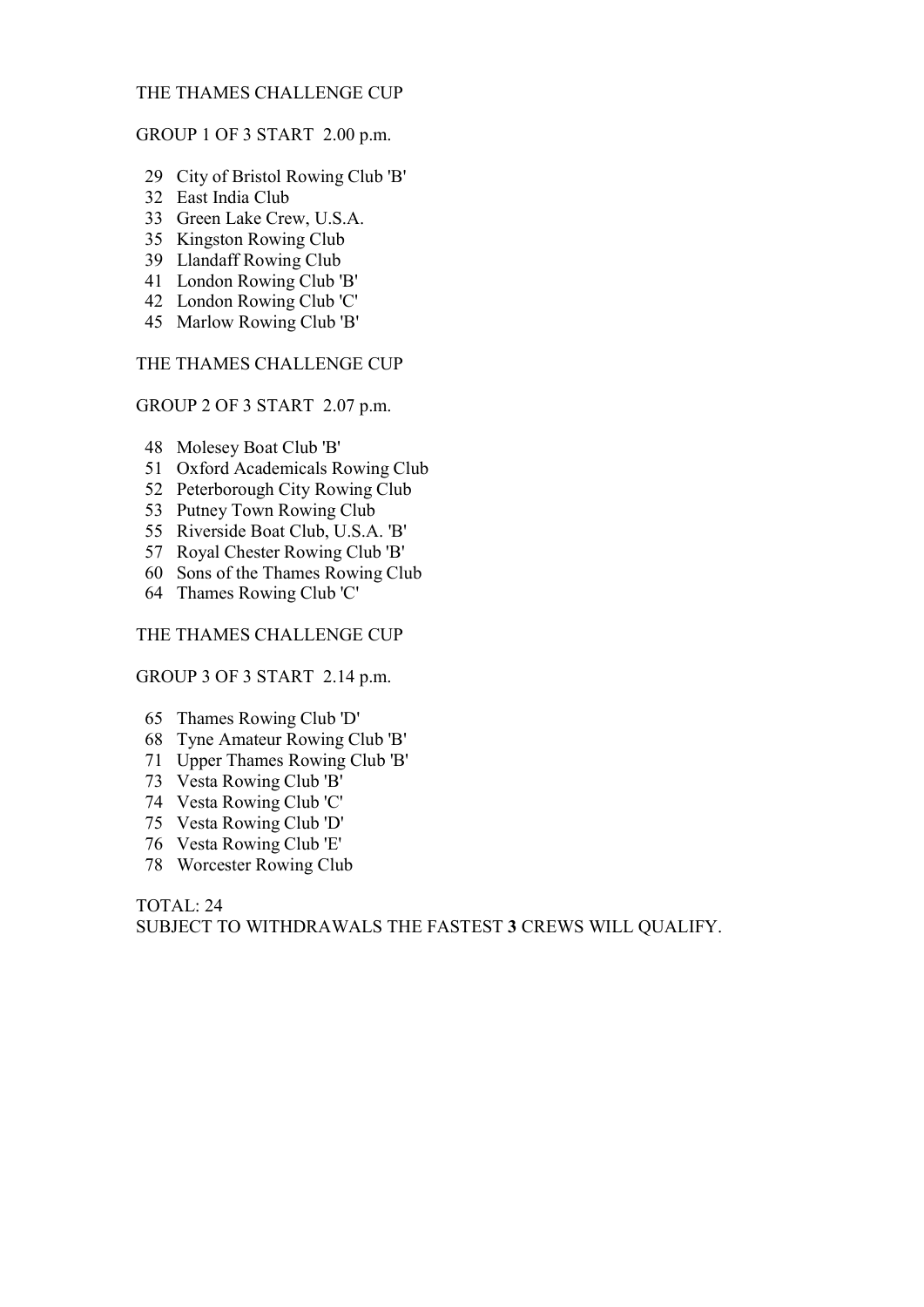# THE PRINCE OF WALES CHALLENGE CUP

# START 2.20 p.m.

- 407 Henley Rowing Club and University of London
- 415 Thames Rowing Club
- 417 Upper Thames Rowing Club

TOTAL: 3 SUBJECT TO WITHDRAWALS THE FASTEST 2 CREWS WILL QUALIFY.

# THE PRINCESS GRACE CHALLENGE CUP

START 2.24 p.m.

- 387 Brown University, U.S.A.
- 390 Exeter University
- 392 Leander Club 'B'
- 394 Nottingham University
- 395 Reading University
- 397 Thames Rowing Club
- 398 Twickenham Rowing Club and Reading Rowing Club
- 399 University of California, Berkeley, U.S.A.

TOTAL: 8

SUBJECT TO WITHDRAWALS THE FASTEST 5 CREWS WILL QUALIFY.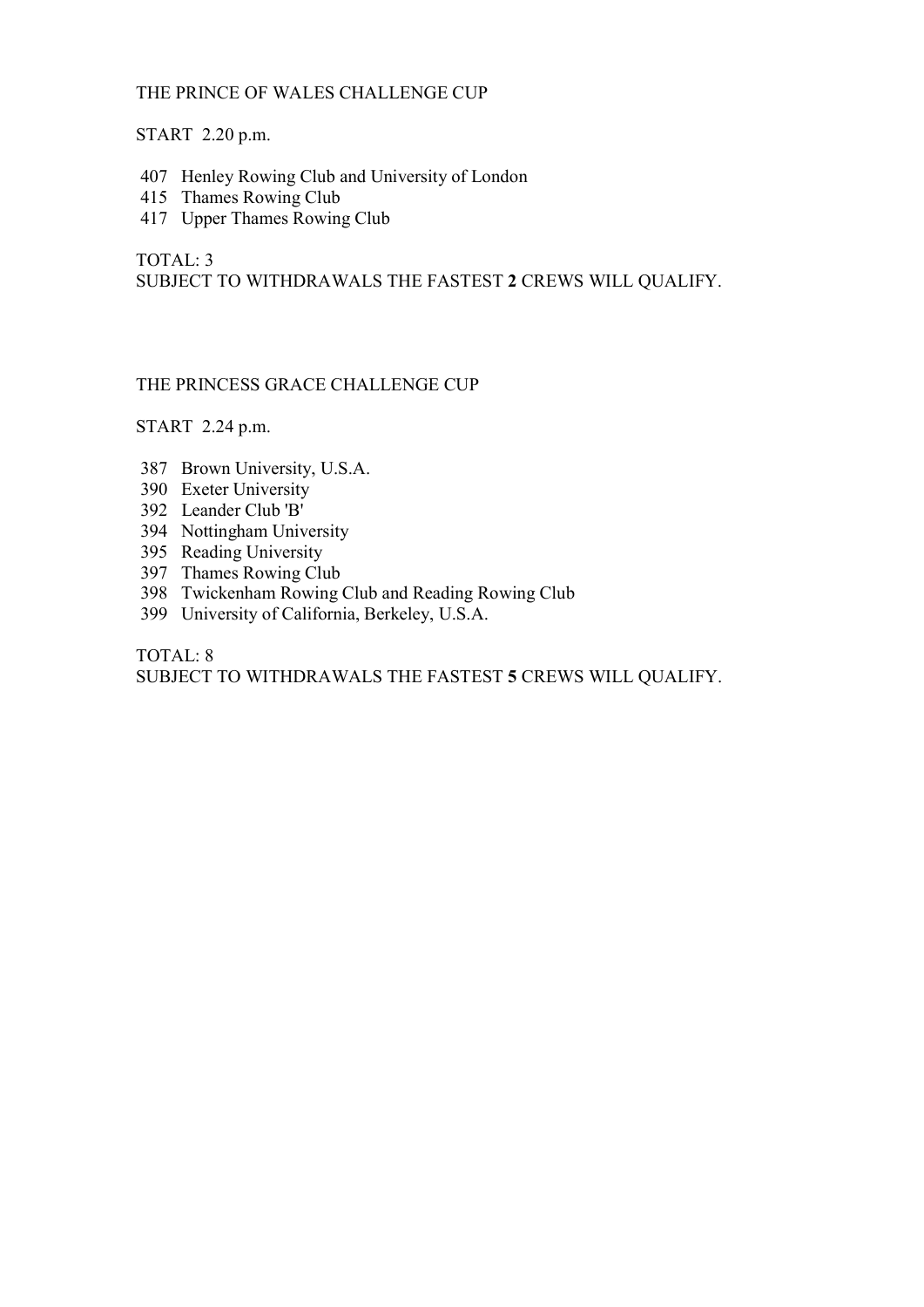### THE ISLAND CHALLENGE CUP

#### GROUP 1 OF 2 START 2.30 p.m.

- 190 Amsterdamsche Studenten Roeivereeniging Nereus, Netherlands 'B'
- 191 Bath University
- 193 Caius Boat Club, Cambridge
- 194 Cambridge University
- 195 Cardiff University
- 197 Durham University 'B'
- 199 Edinburgh University 'B'
- 200 Exeter University
- 203 Jesus College, Cambridge
- 204 Latymer Upper School
- 205 Liverpool University
- 206 Manchester University
- 208 Newcastle University 'B'

#### THE ISLAND CHALLENGE CUP

#### GROUP 2 OF 2 START 2.40 p.m.

- 209 Newcastle University 'C'
- 211 Oxford Brookes University 'B'
- 212 Oxford Brookes University 'C'
- 213 Oxford University Women's Boat Club 'A'
- 214 Oxford University Women's Boat Club 'B'
- 216 Queens' College, Cambridge and Magdalene College, Cambridge 'A'
- 217 Queens' College, Cambridge and Magdalene College, Cambridge 'B'
- 219 The Lady Eleanor Holles School
- 220 University College London
- 222 University of Bristol
- 226 University of London 'B'
- 227 University of Surrey
- 228 University of Warwick

TOTAL: 26

SUBJECT TO WITHDRAWALS THE FASTEST 5 CREWS WILL QUALIFY.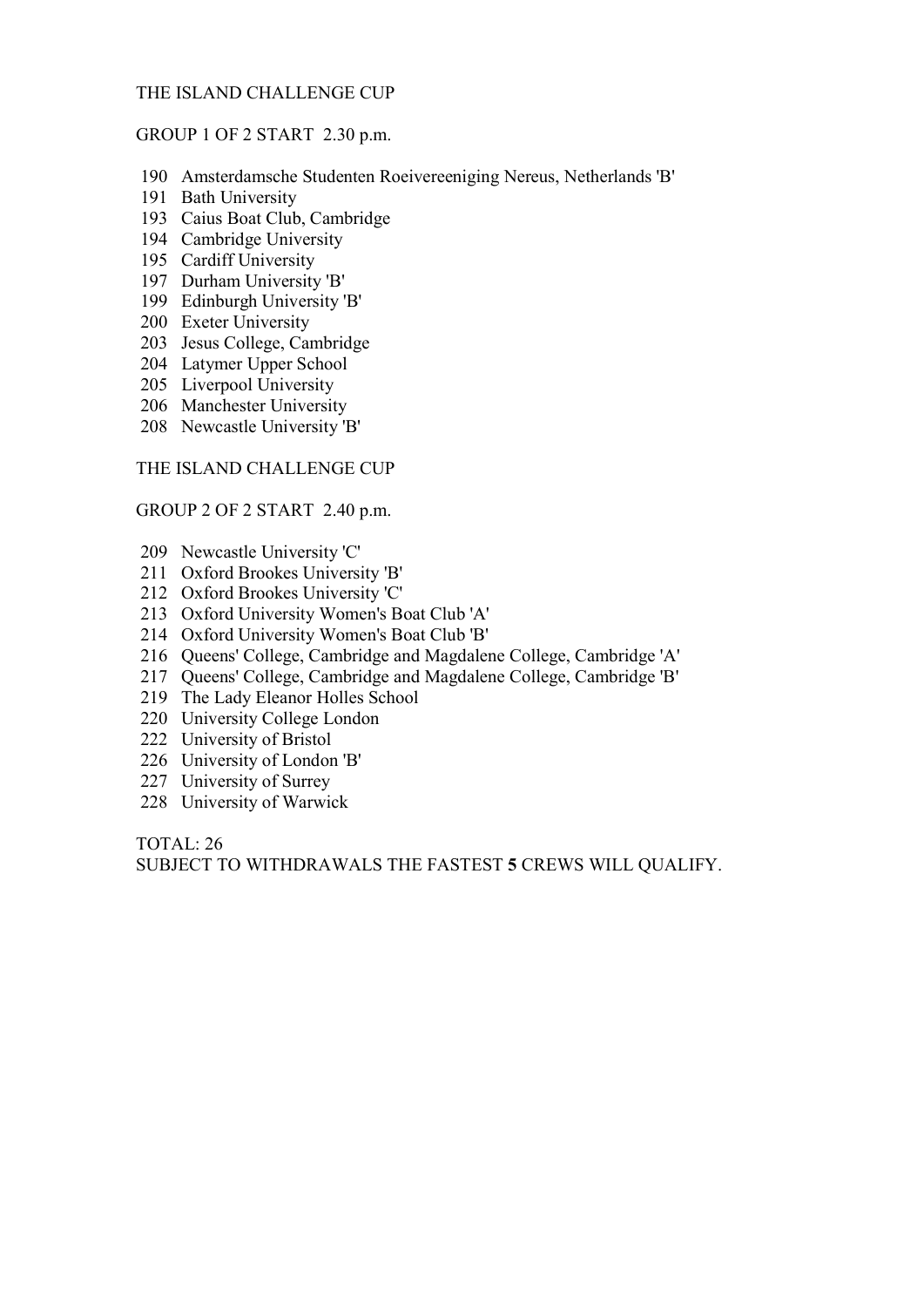# THE SILVER GOBLETS & NICKALLS' CHALLENGE CUP

1 START 2.50 p.m.

- 597 G. Bell & P.M. Nesom (Oxford Brookes University)
- 598 K.C. Brown & R.D. Hodgson (The Tideway Scullers' School)
- 600 A.A. Cowley & A.R. Hare (Newark Rowing Club)
- 601 J.A. Cracknell & H.J. Aitchison (Itchen Imperial Rowing Club)
- 604 R.A. Jephcote & N.J. Whawell (Nottinghamshire County Rowing Association)
- 607 R.H. Manners & M.H.W. Parish (Crabtree Boat Club)
- 609 S. Pienaar & W. Stocovaz (The Ivy Club of Princeton, U.S.A.)
- 610 M.T. Smith & N.T. Mirow (Sydney University, Australia)
- 611 A.R. Stevenson & J.R. Stevenson (Elizabethan Boat Club)
- 612 H.F. Vardigans & H.J.F. Hogan (Sons of the Thames Rowing Club)

TOTAL: 10 SUBJECT TO WITHDRAWALS THE FASTEST 4 CREWS WILL QUALIFY.

# THE HAMBLEDEN PAIRS CHALLENGE CUP

START 2.56 p.m.

- 616 M.E. Archer-Dytch & L.E. Owens (Newark Rowing Club)
- 618 L.R. Edmunds & K.S. King-Smith (Yale University, U.S.A.)
- 619 E. Foulds & M. Halpin (Worcester Rowing Club)
- 623 S. Mirfin & M. Frampton (University of Washington, U.S.A.)
- 626 M.J. Nutkins & S.N. Rouke (Derby Rowing Club)
- 630 B.A. Weaver & A.R. Warner (Hereford Rowing Club)

TOTAL: 6

SUBJECT TO WITHDRAWALS THE FASTEST 3 CREWS WILL QUALIFY.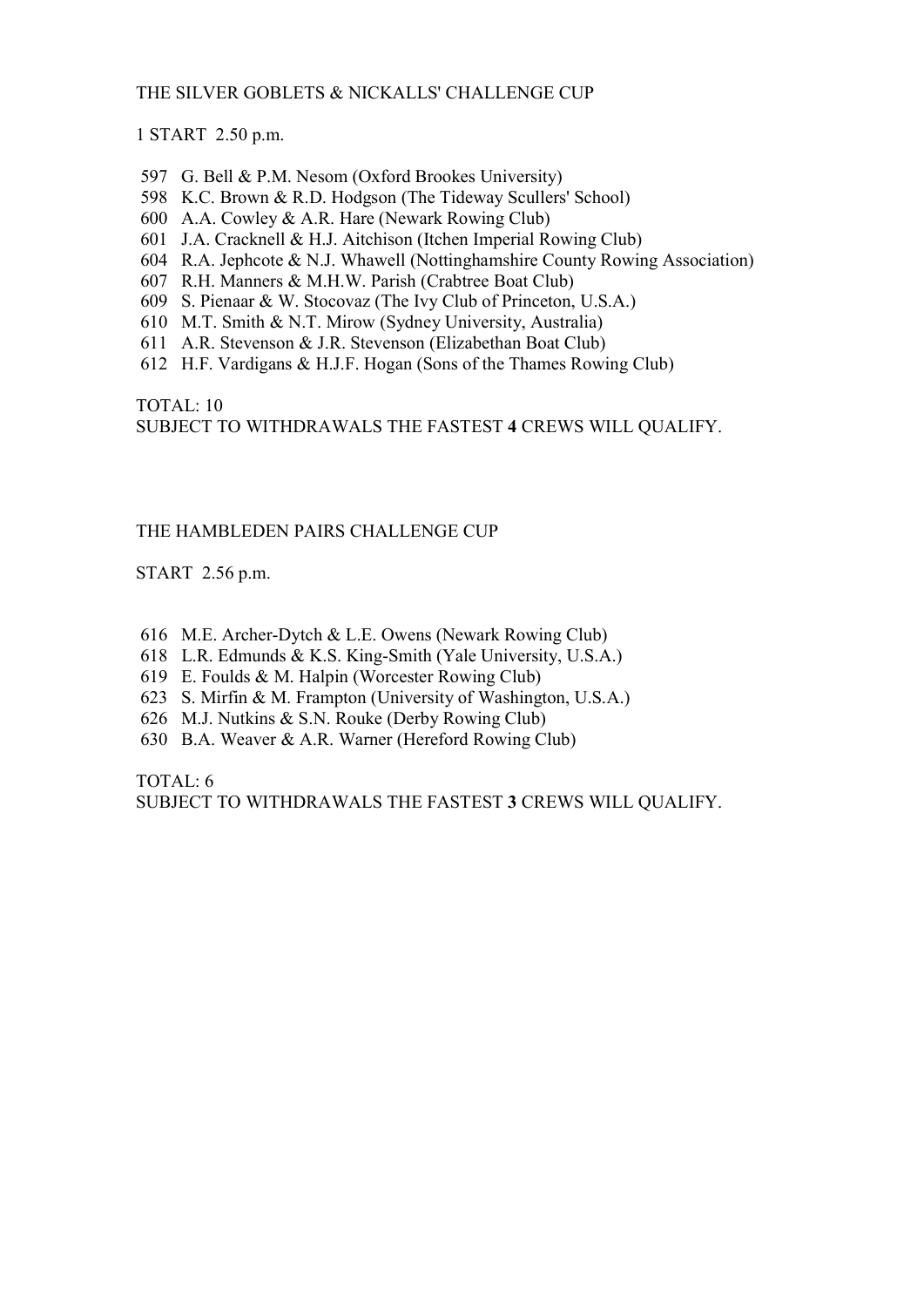### THE DIAMOND CHALLENGE SCULLS

GROUP 1 OF 3 START 3.00 p.m.

- 676 J.M. Barrack (West End Rowing Club, New Zealand)
- 679 J.P. Brown (Vesta Rowing Club)
- 680 C.J.L. Buchan (Edinburgh University)
- 681 S.J. Chard (Wallingford Rowing Club)
- 682 S.N.B. Cox (Molesey Boat Club)
- 684 E.C.W. Gardiner (Reading University)
- 685 J. Gare (Bath University)
- 687 A.G. Holbrough (Reading University)
- 688 D. Jones (Leeds Rowing Club)

THE DIAMOND CHALLENGE SCULLS

GROUP 2 OF 3 START 3.05 p.m.

- 689 R.G.W. Leonard (London Rowing Club)
- 691 M. McBrearty (The Dolphin Swimming and Boating Club, U.S.A.)
- 695 D.C.J. Parnell (Team Keane Sculling School)
- 696 J.H. Parrington (Reading University)
- 697 B.C.D. Parsonage (Strathclyde University)
- 698 A.M. Randall (Minnesota Boat Club, U.S.A.)
- 699 R.J. Ray (Bewdley Rowing Club)
- 700 L.P. Reiser (Marlow Rowing Club)
- 701 C.K. Revell (Wallingford Rowing Club)

THE DIAMOND CHALLENGE SCULLS

#### GROUP 3 OF 3 START 3.10 p.m.

- 704 J.R.P. Scott (Sabrina Club)
- 706 M.C. Simpson (Strathclyde Park Rowing Club)
- 707 A.C.F. Slaughter (University College London)
- 709 P. Thomas (Fulham Reach Boat Club)
- 710 O.D.P. Timlin (Worcester Rowing Club)
- 711 H.J. Wagenaar (Cambridge '99 Rowing Club)
- 712 C. Wilkinson (Leeds Rowing Club)
- 713 T. Wilkinson (Greenbank Falmouth Rowing Club)
- 714 W.E. Young (Cambridge '99 Rowing Club)

TOTAL: 27

SUBJECT TO WITHDRAWALS THE FASTEST 2 CREWS WILL QUALIFY.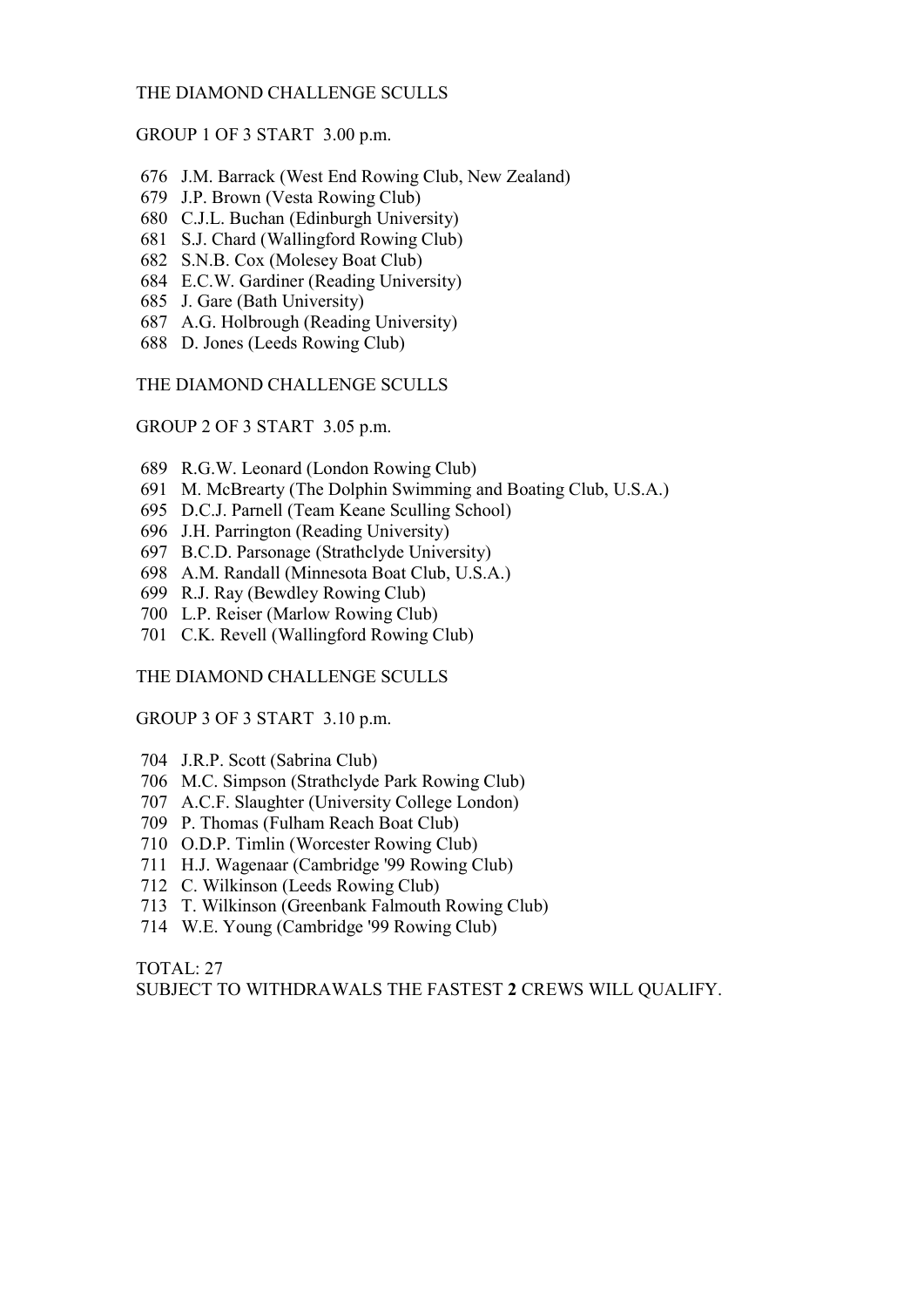# THE WARGRAVE CHALLENGE CUP

#### GROUP 1 OF 3 START 3.19 p.m.

- 79 Agecroft Rowing Club
- 81 Cantabrigian Rowing Club
- 82 City of Bristol Rowing Club
- 83 City of Cambridge Rowing Club
- 84 City of Oxford Rowing Club
- 85 Curlew Rowing Club
- 86 Henley Rowing Club 'A'
- 87 Henley Rowing Club 'B'
- 88 Lea Rowing Club

# THE WARGRAVE CHALLENGE CUP

GROUP 2 OF 3 START 3.26 p.m.

- 90 London Rowing Club 'A'
- 91 London Rowing Club 'B'
- 92 Marlow Rowing Club
- 94 Molesey Boat Club
- 95 Mortlake Anglian & Alpha Boat Club
- 96 Nottinghamshire County Rowing Association
- 97 Putney Town Rowing Club
- 99 Royal Chester Rowing Club
- 103 Thames Rowing Club 'B'

#### THE WARGRAVE CHALLENGE CUP

# GROUP 3 OF 3 START 3.33 p.m.

- 104 Thames Rowing Club 'C'
- 105 Thames Rowing Club 'D'
- 107 The Tideway Scullers' School 'B'
- 108 Twickenham Rowing Club
- 109 Tyne Amateur Rowing Club
- 110 Upper Thames Rowing Club 'A'
- 111 Upper Thames Rowing Club 'B'
- 113 Vesta Rowing Club 'B'

TOTAL: 26 SUBJECT TO WITHDRAWALS THE FASTEST 7 CREWS WILL QUALIFY.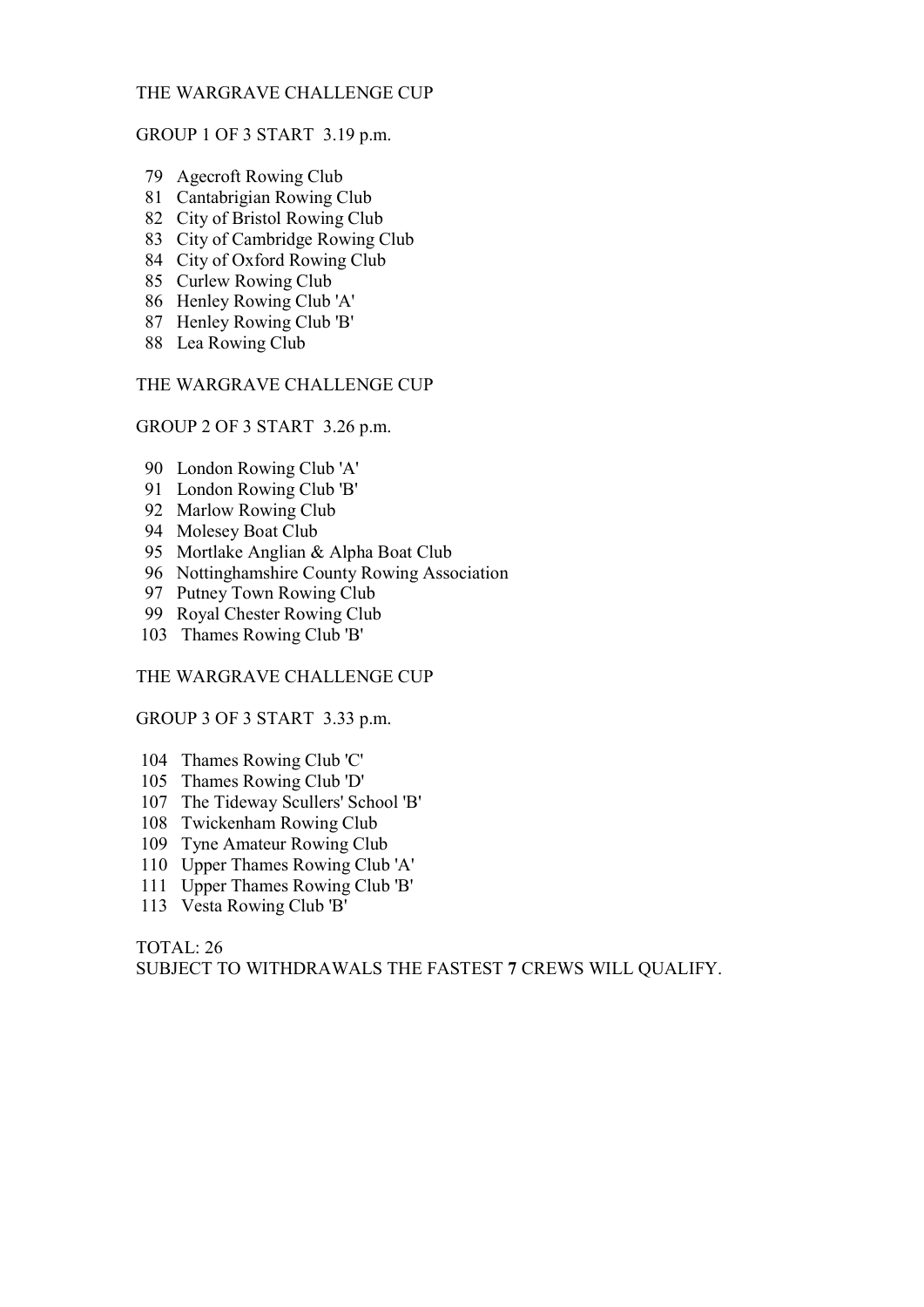# THE TEMPLE CHALLENGE CUP

#### GROUP 1 OF 5 START 3.40 p.m.

- 115 Balliol College, Oxford and Magdalen College, Oxford
- 116 Bath University 'A'
- 117 Bath University 'B'
- 118 Bedford School
- 120 Caius Boat Club, Cambridge
- 122 Churchill College, Cambridge
- 125 Dulwich College
- 127 Durham University 'B'
- 128 Durham University 'C'
- 129 Durham University 'D'

# THE TEMPLE CHALLENGE CUP

#### GROUP 2 OF 5 START 3.48 p.m.

- 131 Edinburgh University 'B'
- 132 Eton College 'A'
- 133 Eton College 'B'
- 135 Exeter University 'B'
- 137 Glasgow University
- 138 Hampton School
- 140 Imperial College London 'B'
- 141 Jesus College, Cambridge
- 142 Kew House School
- 143 King's College, London

#### THE TEMPLE CHALLENGE CUP

# GROUP 3 OF 5 START 3.56 p.m.

- 144 Lady Margaret Boat Club, Cambridge
- 145 Latymer Upper School
- 146 Liverpool University 'A'
- 147 Liverpool University 'B'
- 148 Magdalene College, Cambridge
- 150 Newcastle University 'B'
- 151 Newcastle University 'C'
- 152 Norwegian School of Economics and Business Administration, Norway
- 156 Oxford Brookes University 'C'
- 157 Oxford University Lightweight Rowing Club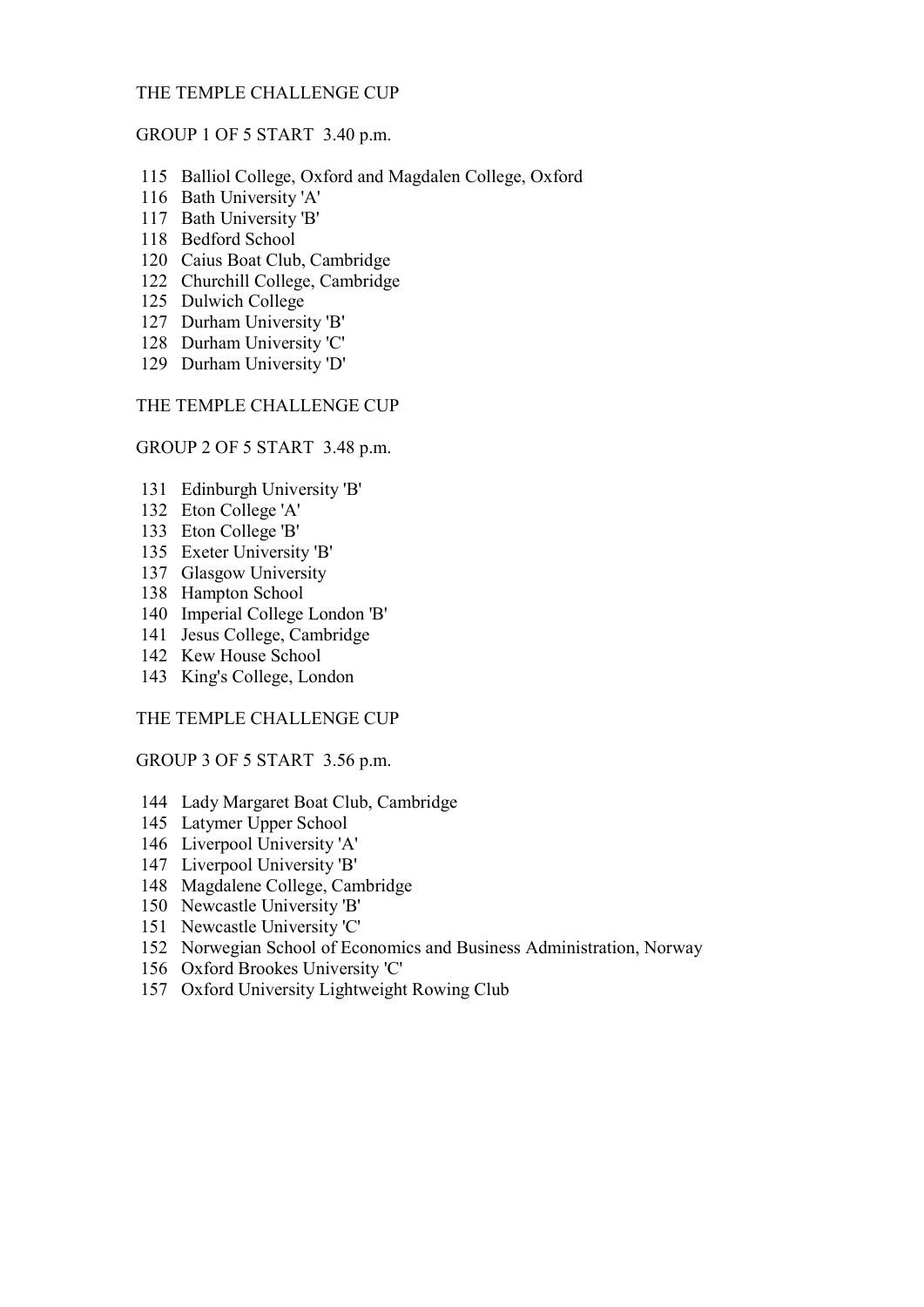# THE TEMPLE CHALLENGE CUP

### GROUP 4 OF 5 START 4.04 p.m.

- 158 Pangbourne College
- 159 Pembroke College, Cambridge
- 161 Radley College
- 162 St. Edward's School
- 163 St. Paul's School 'A'
- 164 St. Paul's School 'B'
- 165 St. Paul's School 'C'
- 167 Sheffield University
- 168 Shiplake College 'A'
- 169 Shiplake College 'B'

# THE TEMPLE CHALLENGE CUP

### GROUP 5 OF 5 START 4.12 p.m.

- 170 Shrewsbury School
- 171 Southampton University
- 172 Swansea University
- 173 The King's School, Chester
- 174 University College London
- 175 University College, Oxford and Wolfson College, Oxford
- 176 University of Birmingham
- 182 University of London 'B'
- 183 University of Warwick
- 186 Westminster School

# TOTAL: 50

SUBJECT TO WITHDRAWALS THE FASTEST 7 CREWS WILL QUALIFY.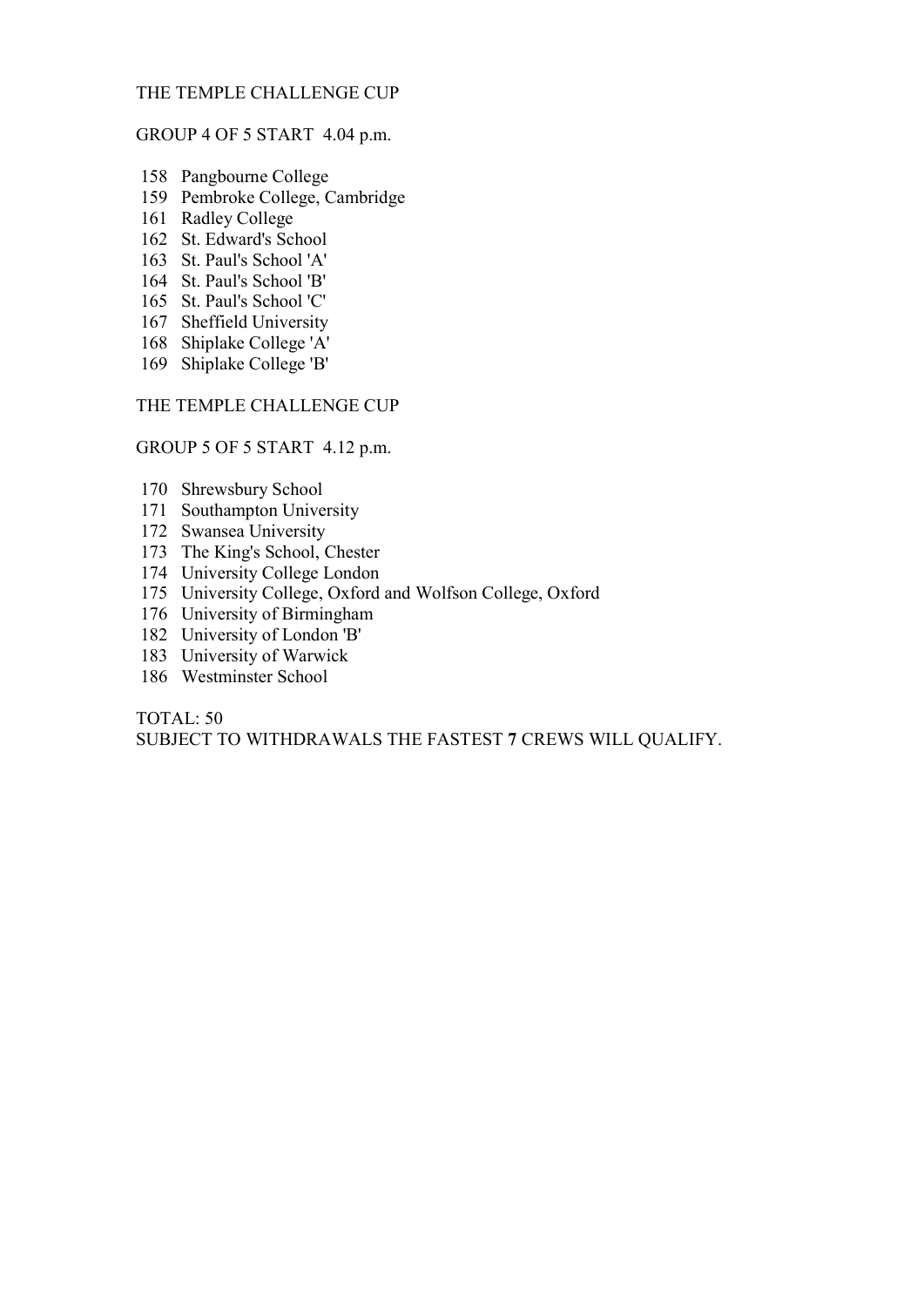# THE LADIES' CHALLENGE PLATE

START 4.40 p.m.

- 15 Doncaster Rowing Club and Walton Rowing Club
- 16 Green Templeton College, Oxford and Linacre College, Oxford
- 20 Molesey Boat Club and Mercantile Rowing Club, Australia
- 21 St. Catherine's College, Oxford and Green Templeton College, Oxford
- 22 Thames Rowing Club
- 23 Thames Rowing Club and Army Rowing Club

# TOTAL: 6 SUBJECT TO WITHDRAWALS THE FASTEST 2 CREWS WILL QUALIFY.

# THE VISITORS' CHALLENGE CUP

START 4.46 p.m.

- 323 National University of Ireland, Galway, Ireland
- 324 Nottingham University
- 326 Oxford Brookes University 'B'
- 328 Oxford University 'B'
- 333 The Griffen Boat Club

TOTAL: 5 SUBJECT TO WITHDRAWALS THE FASTEST 2 CREWS WILL QUALIFY.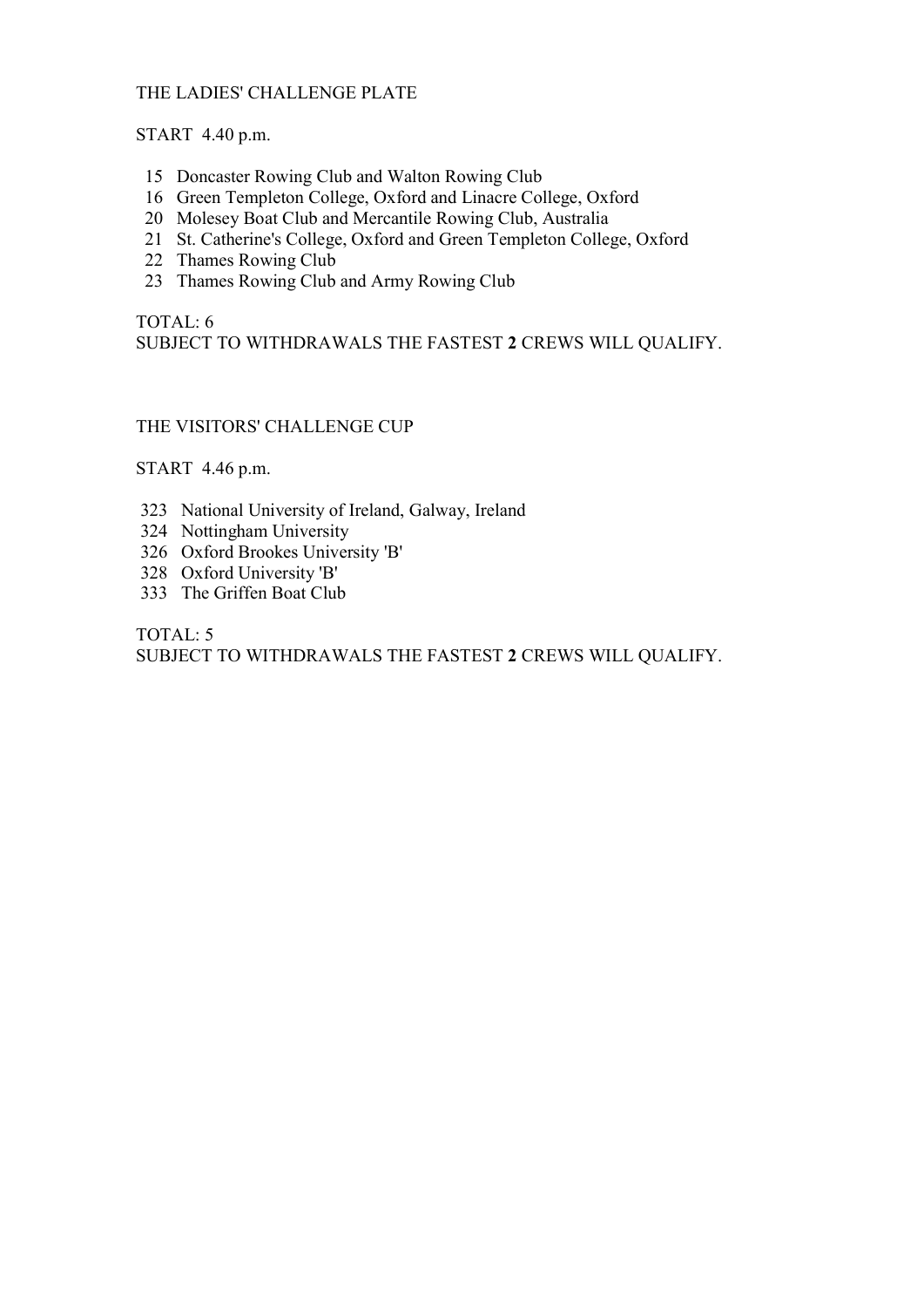# THE WYFOLD CHALLENGE CUP

# GROUP 1 OF 2 START 4.50 p.m.

- 339 Broxbourne Rowing Club
- 341 Canterbury Pilgrims Boat Club
- 343 City of Bristol Rowing Club 'B'
- 345 City of Cambridge Rowing Club 'B'
- 347 City of Oxford Rowing Club 'B'
- 349 Curlew Rowing Club 'B'
- 351 East India Club
- 353 Grosvenor Rowing Club
- 356 London Otters Rowing Club
- 358 London Rowing Club 'B'

## THE WYFOLD CHALLENGE CUP

#### GROUP 2 OF 2 START 4.56 p.m.

- 359 Los Gatos Rowing Club, U.S.A.
- 361 Marlow Rowing Club 'B'
- 365 Norwich Rowing Club
- 367 Nottingham Rowing Club 'B'
- 369 Peterborough City Rowing Club
- 372 Staines Boat Club
- 373 Star Club
- 380 Walton Rowing Club 'A'
- 381 Walton Rowing Club 'B'

TOTAL: 19 SUBJECT TO WITHDRAWALS THE FASTEST 6 CREWS WILL QUALIFY.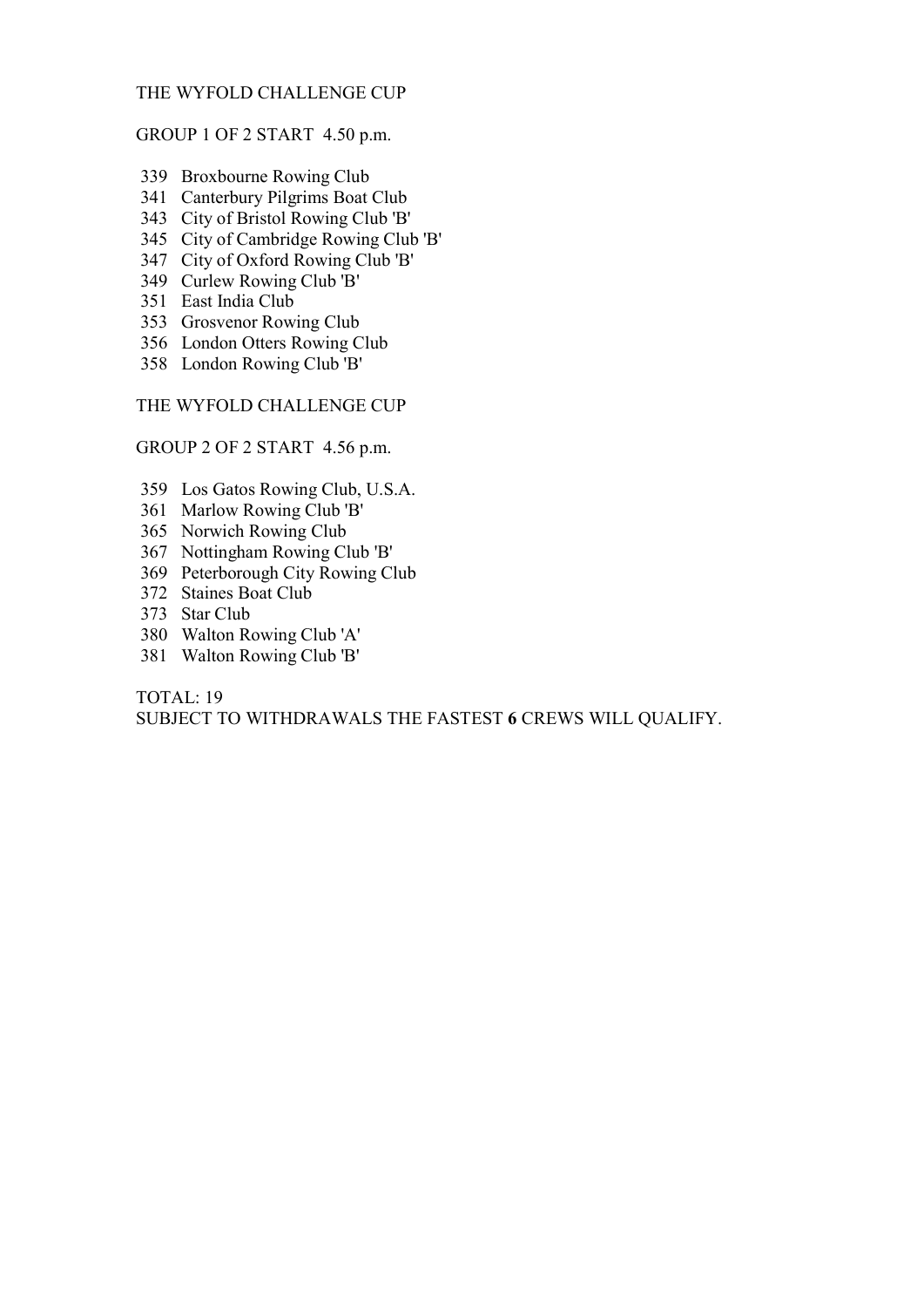# THE BRITANNIA CHALLENGE CUP

START 5.02 p.m.

- 533 Agecroft Rowing Club
- 534 Bideford Amateur Rowing Club
- 535 Cantabrigian Rowing Club
- 536 City of Cambridge Rowing Club
- 543 Kingston Rowing Club
- 545 London Rowing Club 'B'
- 547 Nottingham & Union Rowing Club
- 548 Reading Rowing Club
- 549 Runcorn Rowing Club

TOTAL: 9

SUBJECT TO WITHDRAWALS THE FASTEST 3 CREWS WILL QUALIFY.

# THE STONOR CHALLENGE TROPHY

START 5.08 p.m.

- 656 M.E. Archer-Dytch & L.E. Owens (Newark Rowing Club)
- 657 M. Baher & H. Mead (Redwood Scullers, U.S.A.)
- 658 A.R. Bates & L.H. Buss (Reading Rowing Club)
- 660 L. Burton & L. Grant (Cambridge '99 Rowing Club and Rob Roy Boat Club)
- 661 E. Cooke & H. Drake-Lee (Peterborough City Rowing Club)
- 662 E. Dashley & P. Halse (University of Birmingham)
- 664 J.C. Hoffman & S. Chujo (Oxford Brookes University)
- 666 J. Lindo & S. Blackett (Twickenham Rowing Club)
- 667 I.E.W. Magner & K. Mole (Leander Club)

 669 M.Z. Pollard & P.C. Devereux (Henley Rowing Club and Upper Thames Rowing Club)

- 673 A.G. Ruinet & L. Maddison (Marlow Rowing Club and Reading University)
- 674 J.L. Titterington & L. Stratton (Nottingham Rowing Club)

TOTAL: 12 SUBJECT TO WITHDRAWALS THE FASTEST 3 CREWS WILL QUALIFY.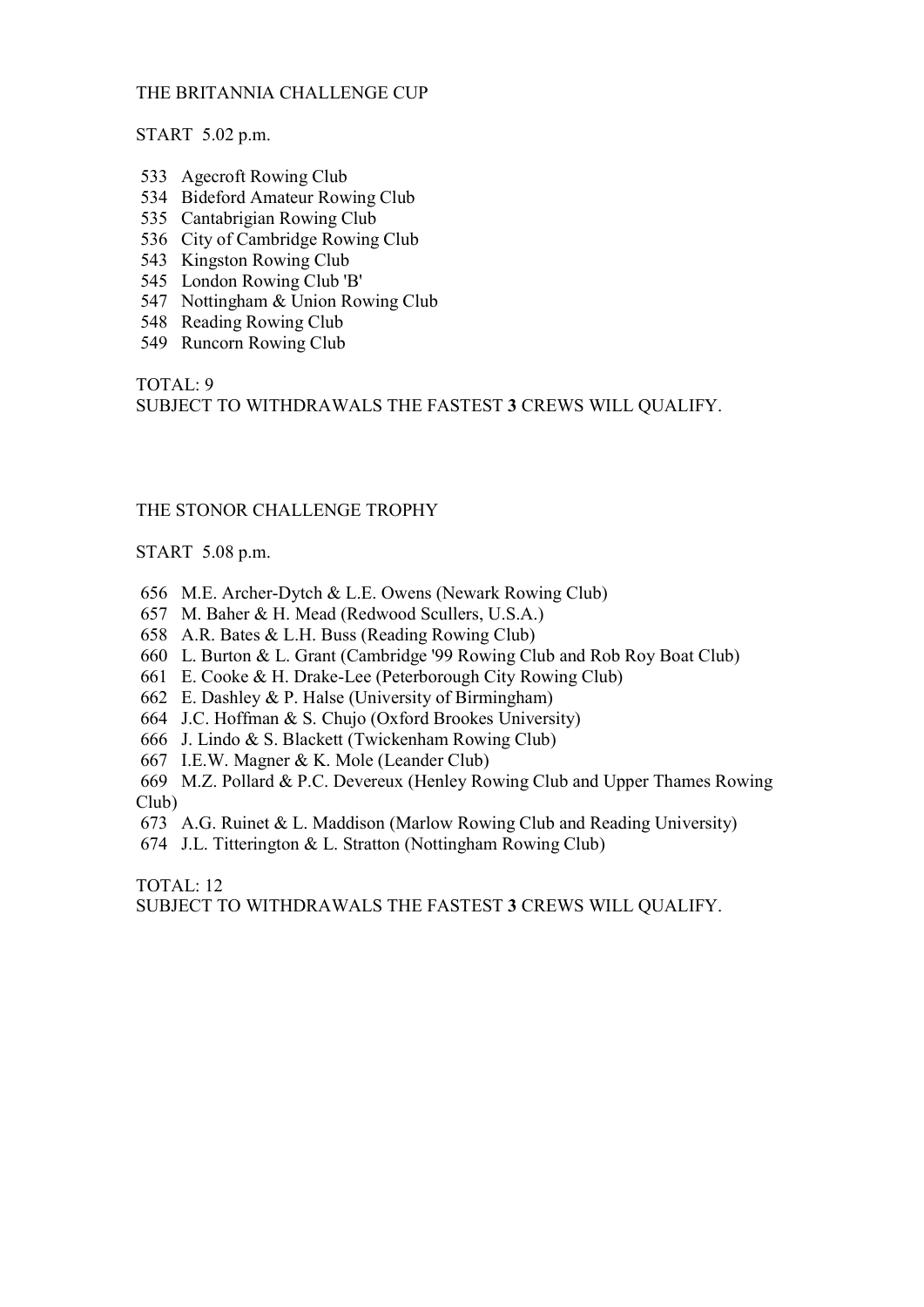# THE PRINCESS ROYAL CHALLENGE CUP

# START 5.14 p.m.

- 717 C.E. Armstrong (City of Oxford Rowing Club)
- 719 L.F. Farrar (Oxford University Women's Boat Club)
- 722 M. Harding (Molesey Boat Club)
- 724 N.C. Holland (Upper Thames Rowing Club)
- 725 B.S. Kennedy (Cambridge University)
- 727 E. Kohlmayer (Westminster School)
- 729 M. McGee (Norwich Rowing Club)
- 730 S.R. McKay (Grosvenor Rowing Club)
- 731 G.K. Miansarow (Sydney University, Australia)
- 732 E.E. Reiser (Tyrian Club)
- 734 T. Schendekehl (University of Washington, U.S.A.)
- 739 A.M.J. Walters (St. George's College)

TOTAL: 12 SUBJECT TO WITHDRAWALS THE FASTEST 5 CREWS WILL QUALIFY.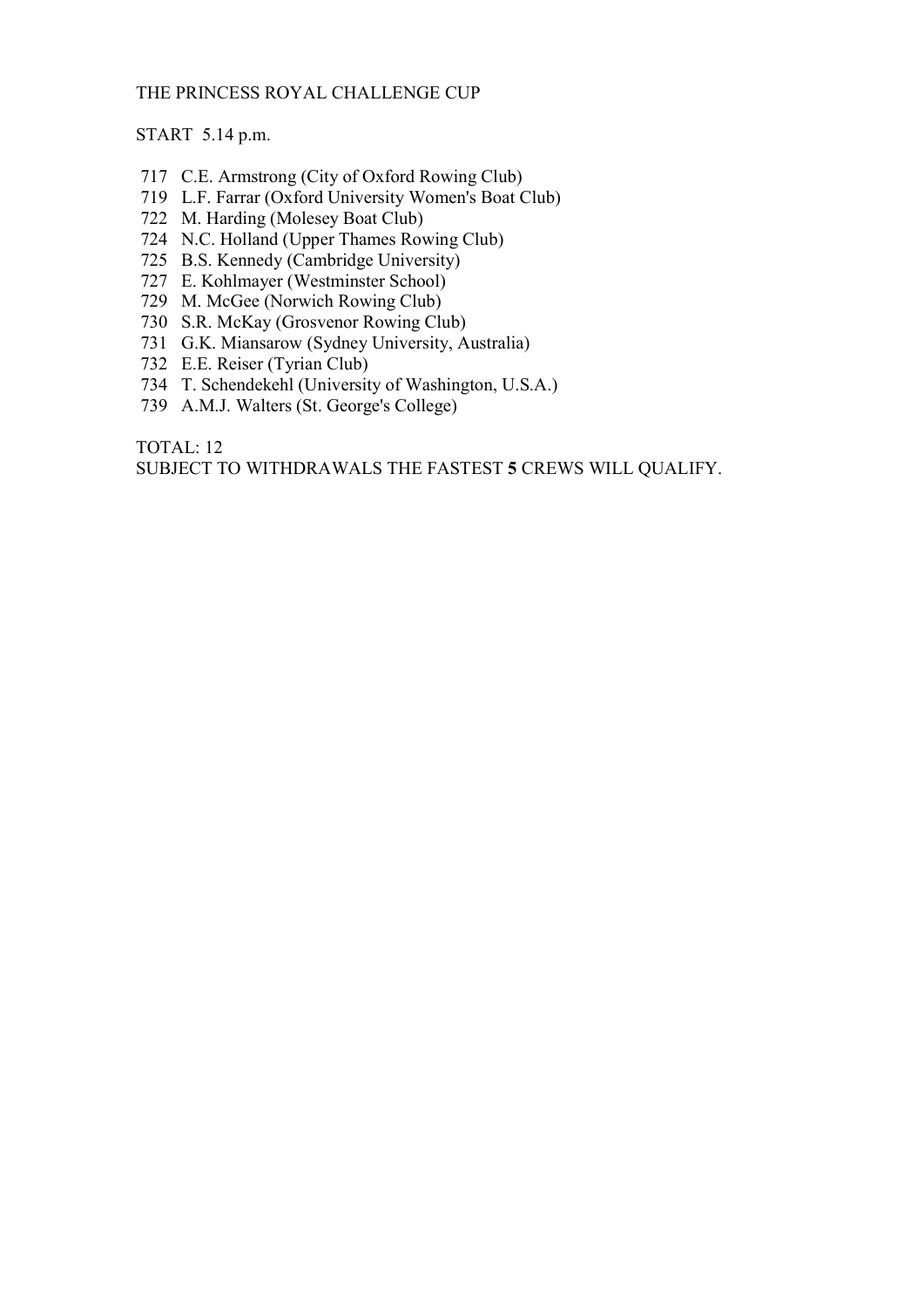# THE DOUBLE SCULLS CHALLENGE CUP

# GROUP 1 OF 2 START 5.23 p.m.

632 B.C. Bullen & H.A.W. Moule (Sudbury Rowing Club)

633 A.A. Cowley & D.W.A. Jones (Newark Rowing Club and Leeds Rowing Club)

634 J.S. Davidson & R. Duffy (Globe Rowing Club)

636 H.W. Elser & O.A. Djuric (Lea Rowing Club)

638 T.A. Garner & W.J.H. Burns (Warwick Boat Club)

 640 B. Hughes & F. Millham-Ellaway (Cardiff University and Cardiff Metropolitan University)

641 N.G. Hull & A. Thompson (Twickenham Rowing Club)

642 J.J.P. Keech & J.T. Sanders (Latymer Upper School and London Rowing Club)

THE DOUBLE SCULLS CHALLENGE CUP

GROUP 2 OF 2 START 5.28 p.m.

643 C.T.J. Kemp & J.F.A. Mathews (Strathclyde Park Rowing Club)

644 A.G. King & M.G. Brigham (Leander Club)

649 C.F. Newbould & S.D. Colbert (Nonesuch Boat Club)

650 J. Owen & T.W. Scholefield (Nottingham Rowing Club)

651 C. Ross & N. Didaskalou (Weybridge Rowing Club)

652 S.T. Rosts & A. Krol (University of Washington, U.S.A.)

 653 A.C.F. Slaughter & D.C.J. Parnell (Team Keane Sculling School and University College London)

655 C.E. Waite-Roberts & M.T.A. Chatwin (East India Club and Quintin Boat Club)

TOTAL: 16 SUBJECT TO WITHDRAWALS THE FASTEST 3 CREWS WILL QUALIFY.

# THE TOWN CHALLENGE CUP

START 5.32 p.m.

- 304 Brown University, U.S.A.
- 305 Cambridge University
- 309 Leander Club 'B'
- 310 Leander Club 'C'
- 311 Molesey Boat Club
- 312 Nottingham University
- 313 Oxford Brookes University and Oxford University Women's Boat Club
- 317 Worcester Rowing Club

TOTAL: 8 SUBJECT TO WITHDRAWALS THE FASTEST 2 CREWS WILL QUALIFY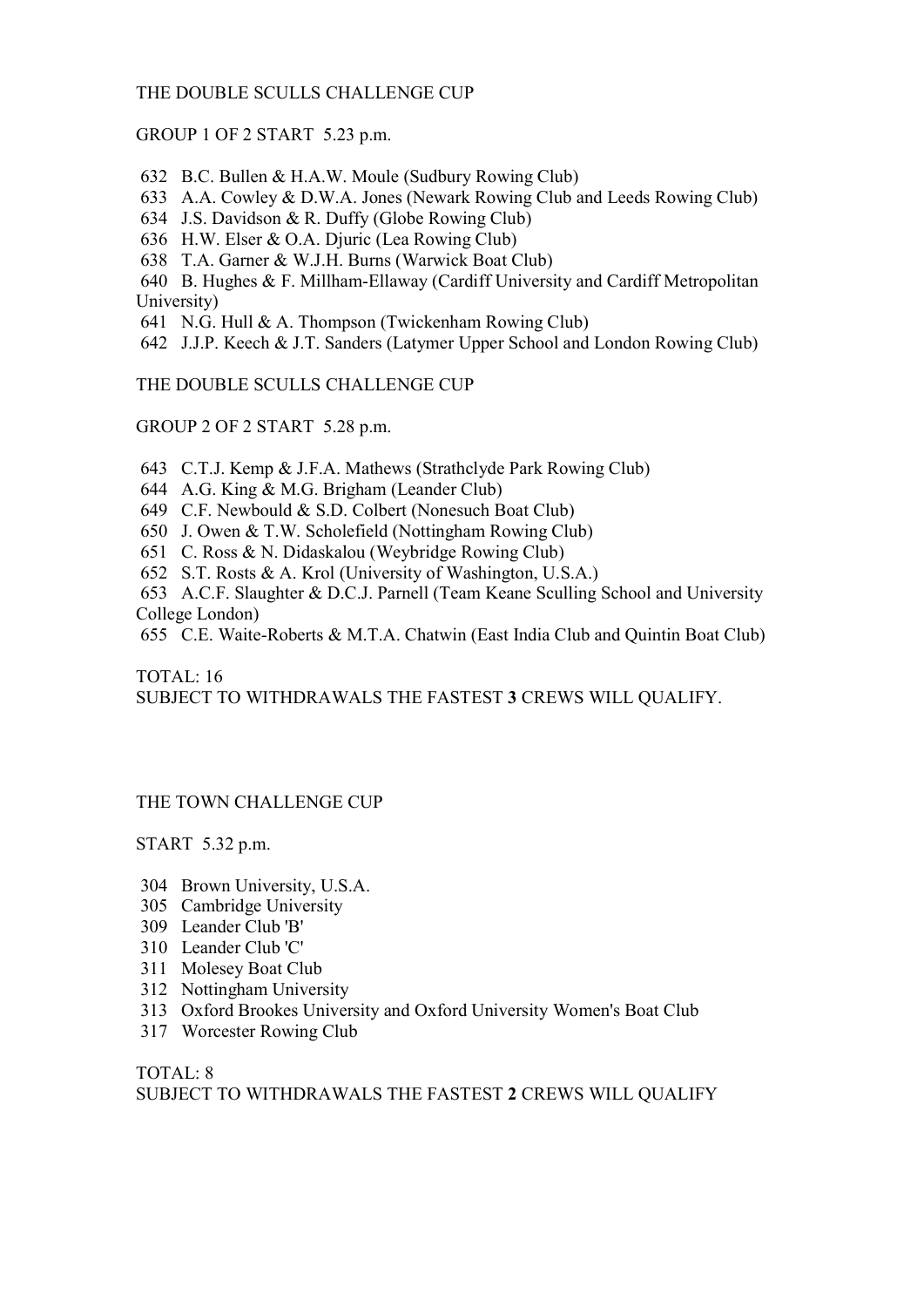# THE PRINCESS ELIZABETH CHALLENGE CUP

# GROUP 1 OF 3 START 6.12 p.m.

- 233 Bedford Modern School
- 238 Canford School
- 239 Claires Court School
- 241 Emanuel School
- 246 Kew House School
- 249 Magdalen College School
- 250 Monkton Combe School

## THE PRINCESS ELIZABETH CHALLENGE CUP

# GROUP 2 OF 3 START 6.18 p.m.

- 251 Monmouth School
- 253 Pangbourne College
- 259 St. Peter's School
- 262 Sir William Borlase's Grammar School
- 263 Stowe Sculling Club
- 264 The 1863 Club

# THE PRINCESS ELIZABETH CHALLENGE CUP

#### GROUP 3 OF 3 START 6.24 p.m.

- 265 The King's School, Canterbury
- 266 The King's School, Chester
- 268 The King's School, Worcester
- 269 The Leys School
- 271 The Windsor Boys' School
- 273 Winchester College

TOTAL: 19 SUBJECT TO WITHDRAWALS THE FASTEST 8 CREWS WILL QUALIFY.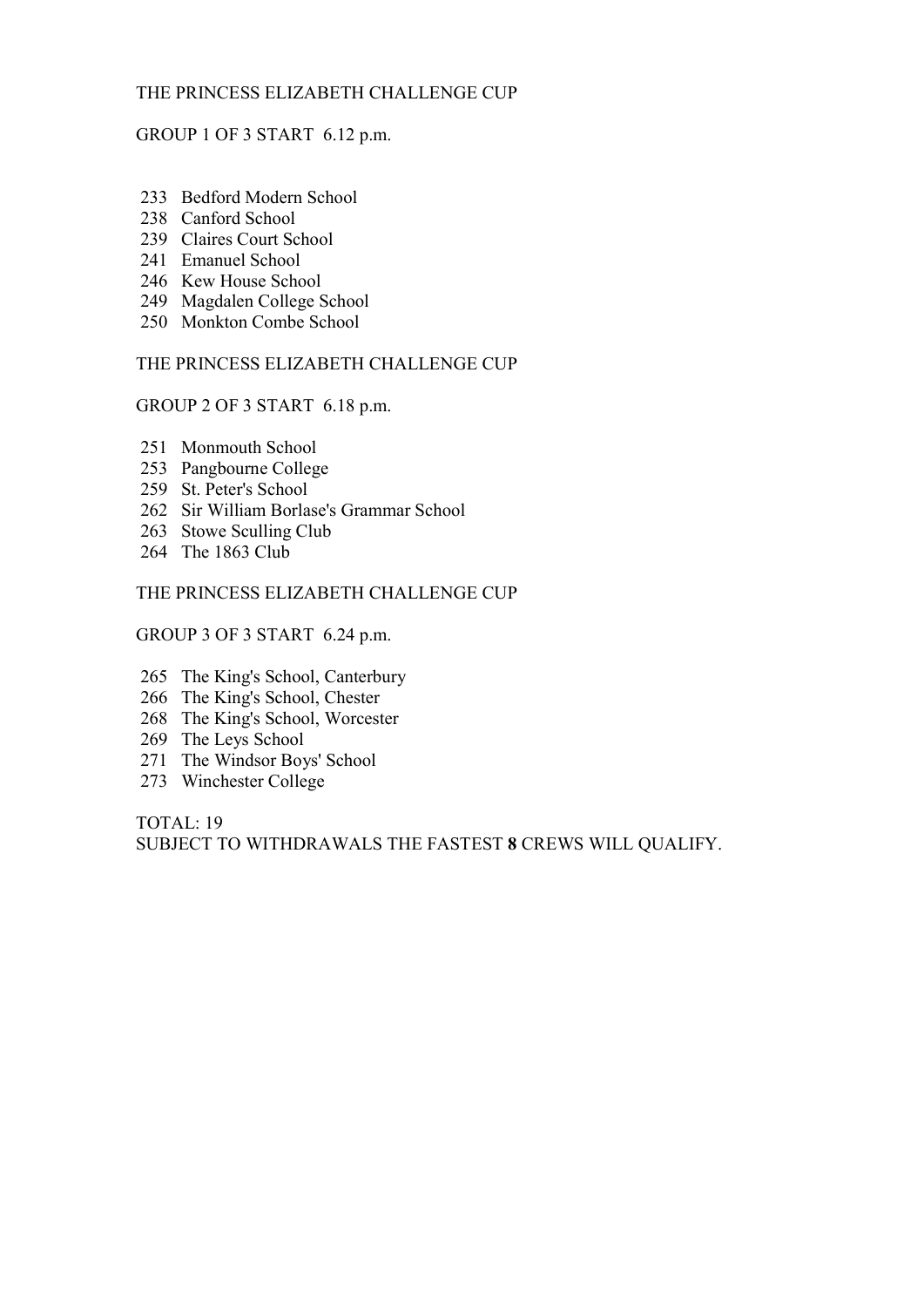# THE PRINCE ALBERT CHALLENGE CUP

#### GROUP 1 OF 3 START 6.30 p.m.

- 556 Bath University
- 557 Brooks School, U.S.A.
- 559 Christ Church, Oxford and St. Edmund Hall, Oxford
- 562 Drexel University, U.S.A. 'B'
- 564 Edinburgh University 'B'
- 565 Edinburgh University 'C'
- 566 Fitzwilliam College, Cambridge
- 567 Hampton School
- 568 Imperial College London

#### THE PRINCE ALBERT CHALLENGE CUP

GROUP 2 OF 3 START 6.36 p.m.

- 569 King's College, London
- 570 Lancaster University
- 571 New College, Oxford
- 573 Norwegian University of Science & Technology, Norway
- 575 Oxford Brookes University 'B'
- 576 Oxford University
- 577 Queens' College, Cambridge 'A'
- 578 Queens' College, Cambridge 'B'
- 579 Queens' College, Cambridge 'C'

#### THE PRINCE ALBERT CHALLENGE CUP

#### GROUP 3 OF 3 START 6.42 p.m.

- 580 Sheffield University
- 581 Southampton University
- 583 The Scots College, Australia
- 589 University of East Anglia
- 590 University of London
- 591 University of St. Andrews
- 592 University of Surrey
- 594 University of York
- 595 Wadham College, Oxford

TOTAL: 27 SUBJECT TO WITHDRAWALS THE FASTEST 2 CREWS WILL QUALIFY.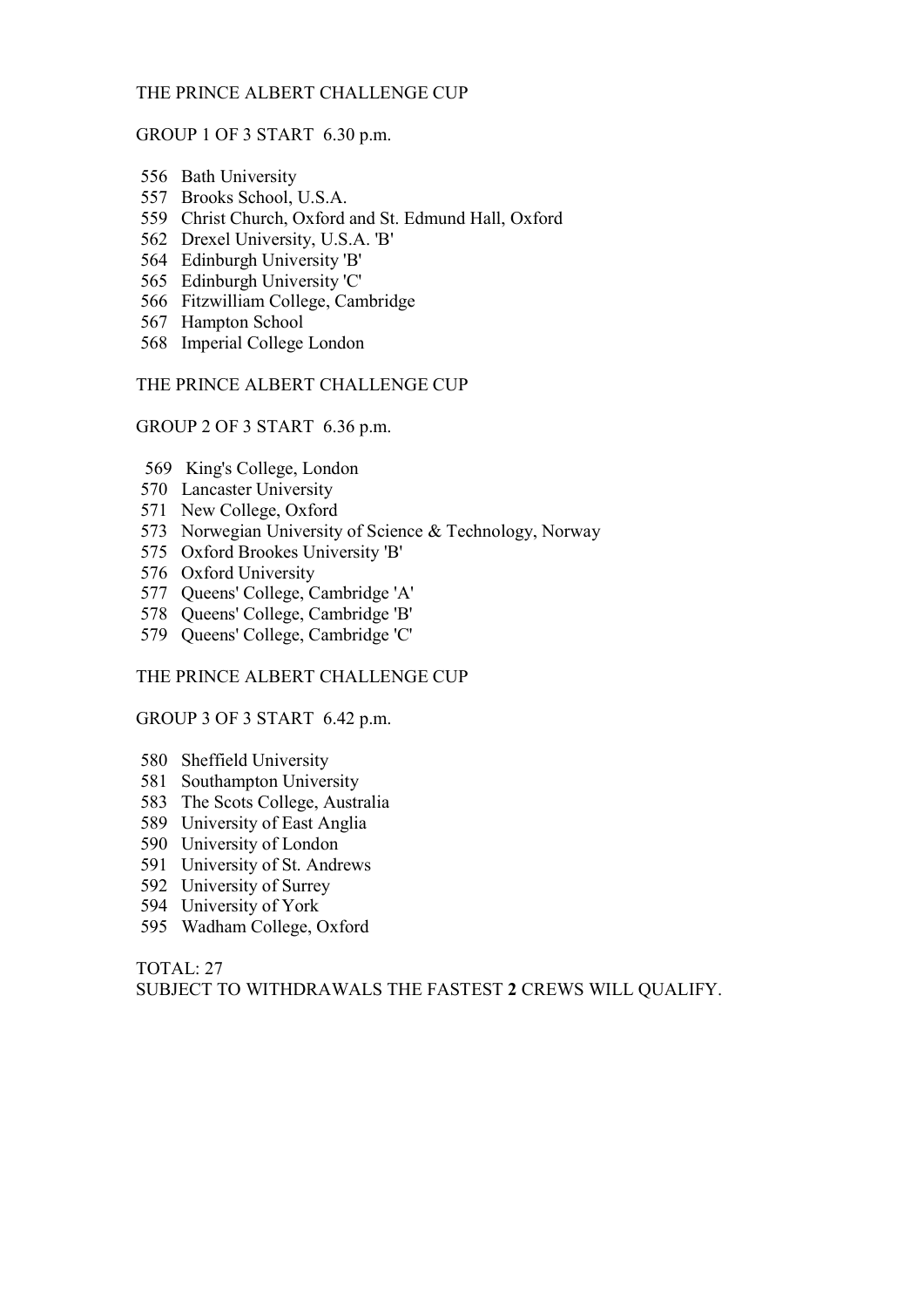# THE PRINCE PHILIP CHALLENGE TROPHY

### GROUP 1 OF 2 START 6.48 p.m.

- 275 Bedford Girls' School
- 276 Emanuel School
- 280 Haberdashers' Monmouth School for Girls
- 285 Marlow Rowing Club
- 287 Putney High School
- 290 St. Paul's Girls' School
- 291 Shiplake College

THE PRINCE PHILIP CHALLENGE TROPHY

GROUP 2 OF 2 START 6.53 p.m.

- 292 Sir William Perkins's School
- 294 The King's School, Canterbury
- 295 The King's School, Chester
- 296 The King's School, Worcester
- 297 The Lady Eleanor Holles School
- 300 Winter Park Crew, U.S.A.
- 301 Yarm School

TOTAL: 14 SUBJECT TO WITHDRAWALS THE FASTEST 3 CREWS WILL QUALIFY.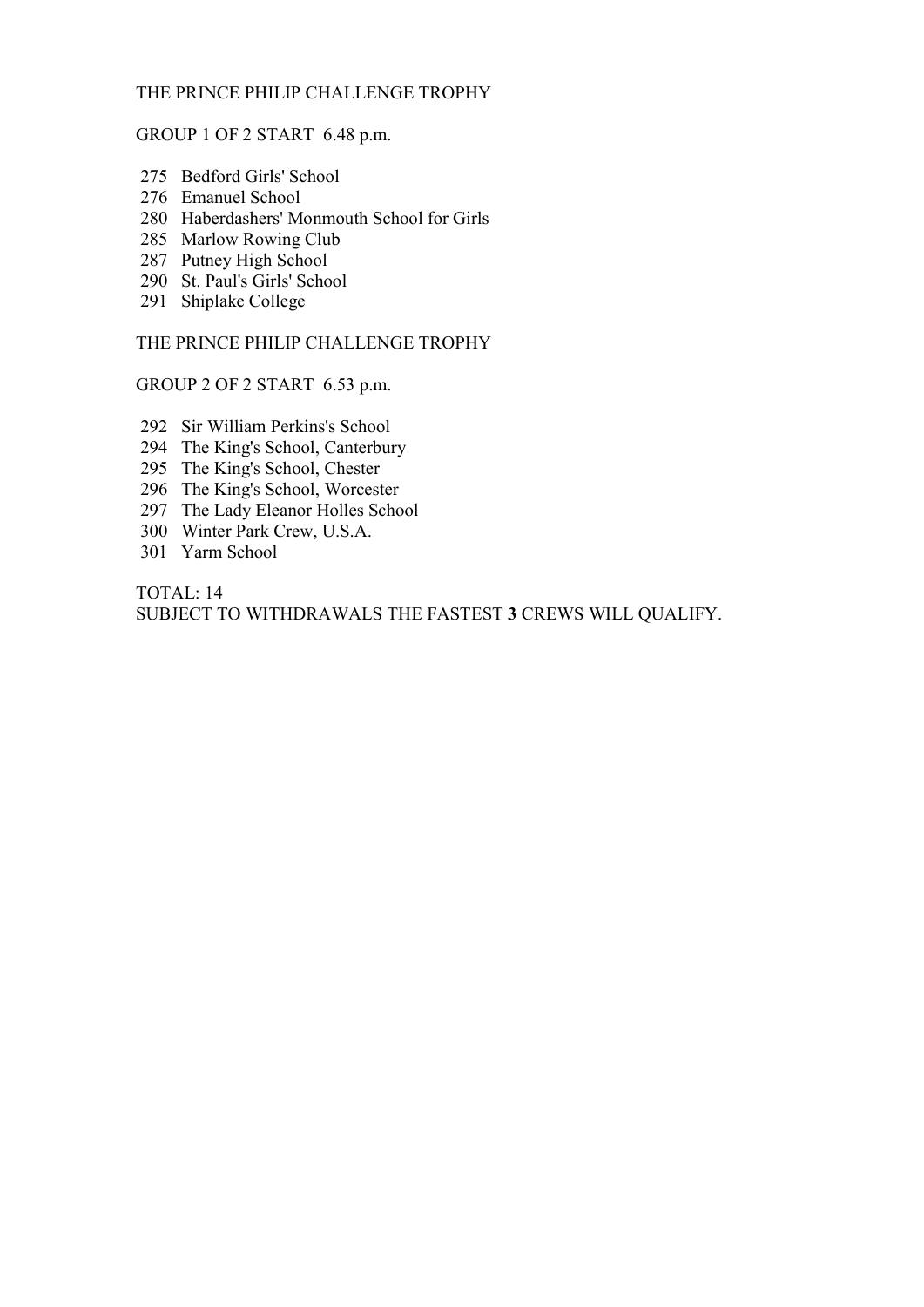# THE FAWLEY CHALLENGE CUP

#### GROUP 1 OF 4 START 7.01 p.m.

- 418 Ardingly Rowing Club
- 419 Cantabrigian Rowing Club
- 421 Derwent Rowing Club
- 422 George Heriot's School
- 425 Great Marlow School
- 426 Green Lake Crew, U.S.A.
- 429 Henley Rowing Club 'B'
- 432 Itchen Imperial Rowing Club
- 433 King's College School, Wimbledon
- 434 Kingston Grammar School
- 436 Latymer Upper School 'A'

THE FAWLEY CHALLENGE CUP

#### GROUP 2 OF 4 START 7.07 p.m.

- 437 Latymer Upper School 'B'
- 442 Marlow Rowing Club 'C'
- 444 Molesey Boat Club
- 445 Monmouth Comprehensive School
- 446 Newark Rowing Club 'A'
- 447 Newark Rowing Club 'B'
- 448 Northwich Rowing Club
- 449 Nottingham & Union Rowing Club
- 450 Nottinghamshire County Rowing Association
- 451 Peterborough City Rowing Club
- 452 Reading Rowing Club

THE FAWLEY CHALLENGE CUP

GROUP 3 OF 4 START 7.13 p.m.

- 453 Royal Grammar School, Worcester 'A'
- 454 Royal Grammar School, Worcester 'B'
- 456 St. Andrew Boat Club 'B'
- 457 Shiplake College
- 459 Sir William Borlase's Grammar School 'B'
- 460 Team Keane Sculling School 'A'
- 461 Team Keane Sculling School 'B'
- 462 The Dolphin Swimming and Boating Club, U.S.A.
- 463 The King's School, Chester
- 466 The Oratory School
- 468 The Tideway Scullers' School 'B'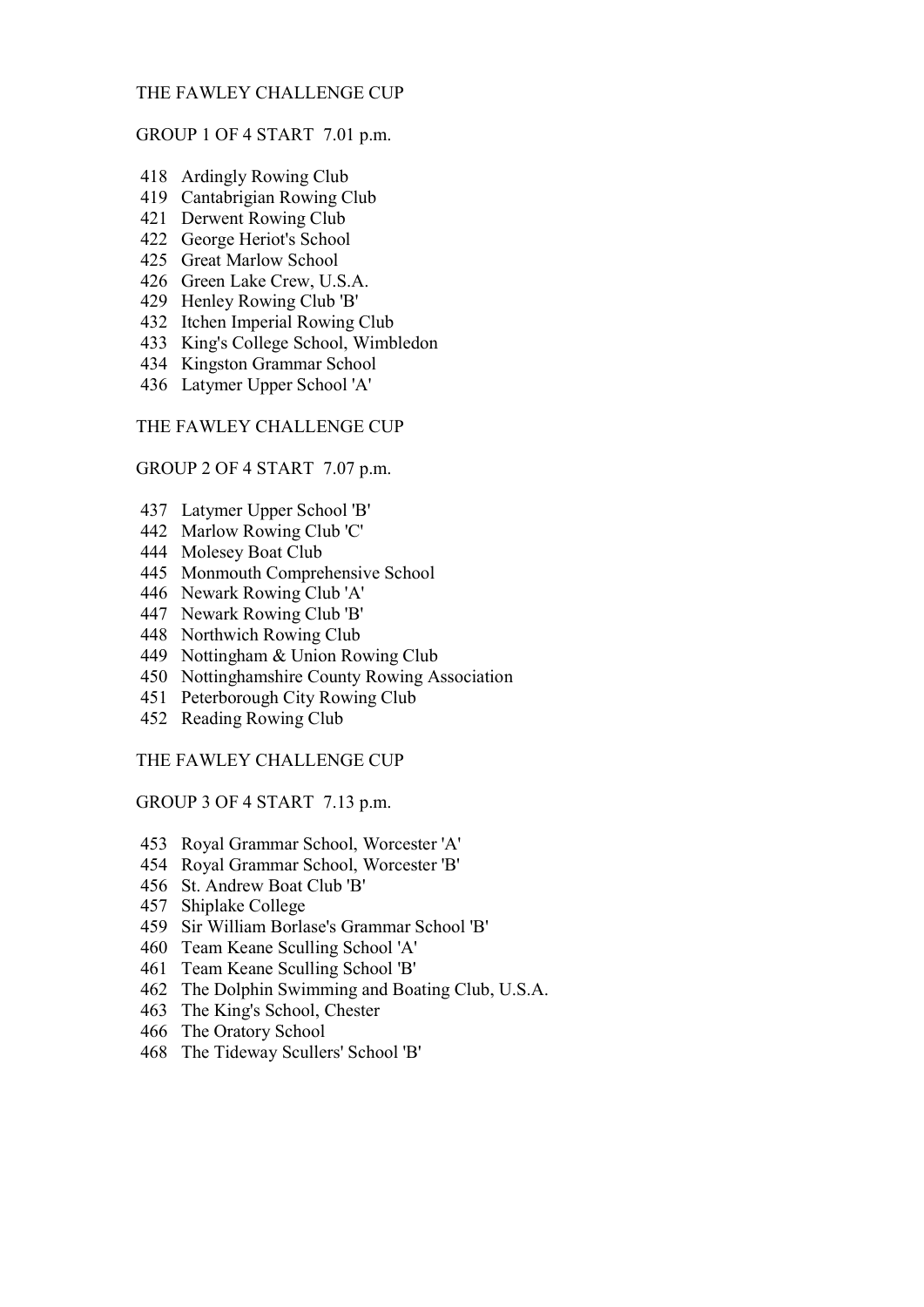# THE FAWLEY CHALLENGE CUP

# GROUP 4 OF 4 START 7.19 p.m.

- 469 The Tideway Scullers' School 'C'
- 472 Tiffin School 'A'
- 473 Tiffin School 'B'
- 474 Trentham Boat Club
- 475 Walbrook Rowing Club
- 476 Walton Rowing Club
- 477 Westminster School
- 478 Weybridge Rowing Club
- 479 Wycliffe Junior Rowing Club
- 480 Yarm School
- 482 York City Rowing Club 'B'

TOTAL: 44 SUBJECT TO WITHDRAWALS THE FASTEST 3 CREWS WILL QUALIFY.